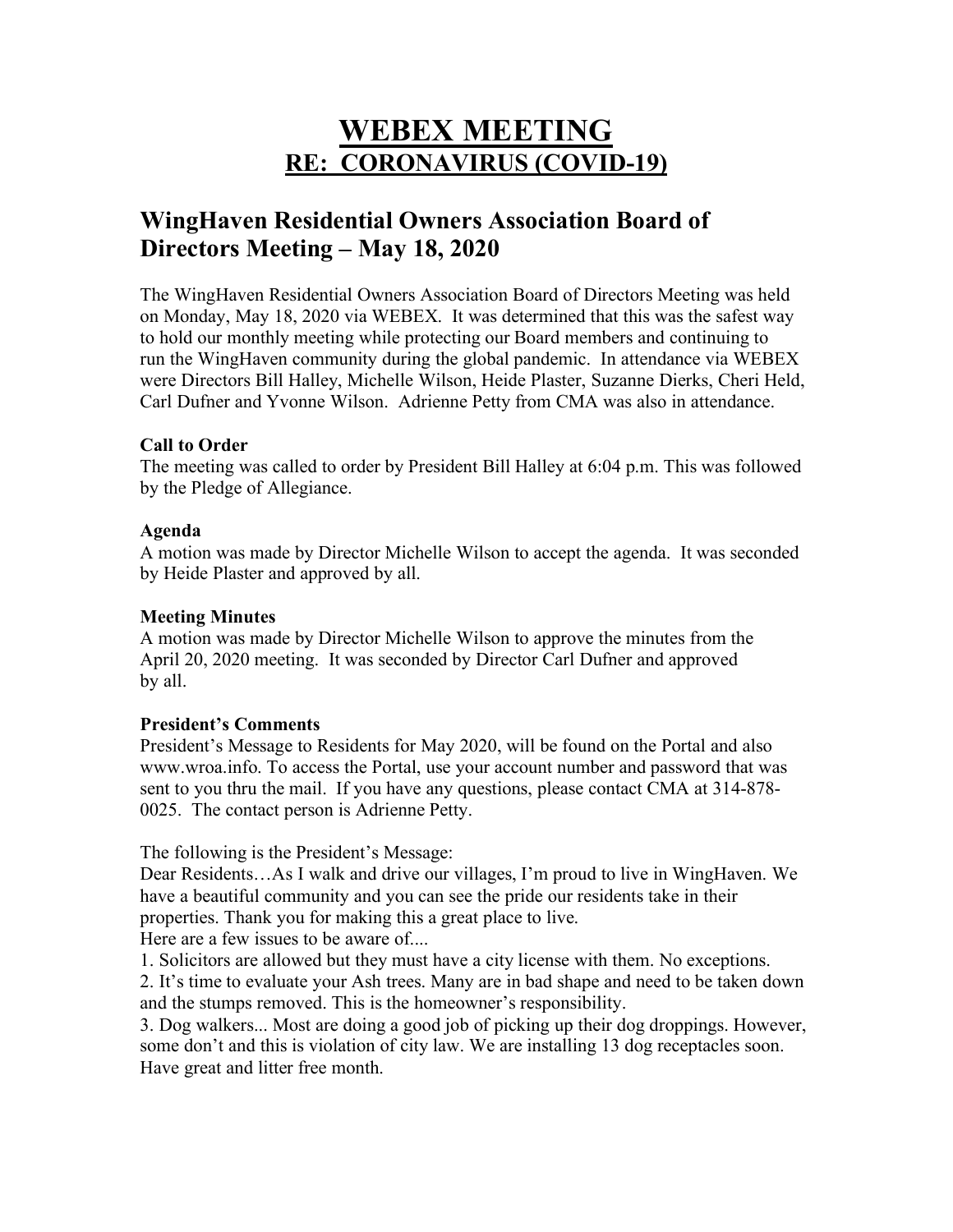# **Mystery Guest** - none

## **Attendees Questions (received thru the portal)**

Question 1..What is the short term plan to replace dead/dying trees in the front/sides of WingHaven homes? ANSWER: Most of the trees are owner responsibility and are addressed by the City. If you have a concern please contact the city with the addresses. The compliance monitor does note these items and the association does report to the city.

Question 2…. What is the plan for cleaning up the wetland/swamp on the boardwalk? ANSWER: This is not WROA. It is the Master Association and will need to be addressed by them. Your concern can be sent to their manager for review.

Question 3/Statement….Mailbox maintenance. Resident suggested having a contact for homeowners to call for a fixed price to repair/spruce up each mailbox including relettering/painting (black) the address marquee. ANSWER: This is being handled through the compliance monitor or the sub-association that the home belongs to. If you have concerns, please provide an address for review.

Question 4/Statement….Who is responsible for the lights at the fountain park on Boardwalk? They need to have replacement bulbs and automatic timers ? ANSWER: The Master Association and it will be reported to them accordingly.

Question 5….When will the lights by the artwork at Phoenix Parkway and WingHaven be fixed? ANSWER: This is the Master Association responsibility.

Question 6/Statement…. On Memorial Day at 6:45 p.m., BHome, a nonprofit, who helps homeless veterans, and is based in O"Fallon will be having a virtual Memorial Day Ceremony on their Facebook page. Please place a candle on your porch at 6:45pm to honor the fallen.

#### **Treasurer's Report**

Director Plaster gave the treasurer's report. We look forward to a good 2020 for WingHaven. As always, any questions should be directed to CMA, 314-878-0025, Adrienne Petty.

#### **Committee Reports**

WingHaven Events – the next **concert** will be held at the Park & Gardens on August 22, 2020. There will be a **clothing drive** on June 6, 2020. There will be **Food Trucks** at the Park & Gardens. Sept. 12, 2020 will be the fall WingHaven **Pub Crawl** Please check WingHaven Events – Facebook page and instagram for updates. \*\*\*The Events Committee will be placing **Hero's live Here and Congrats 2020 Graduates** signs in the Park and Gardens area.\*\*\*\*

ARC – there were 13 request….twelve were approve and one was denied.